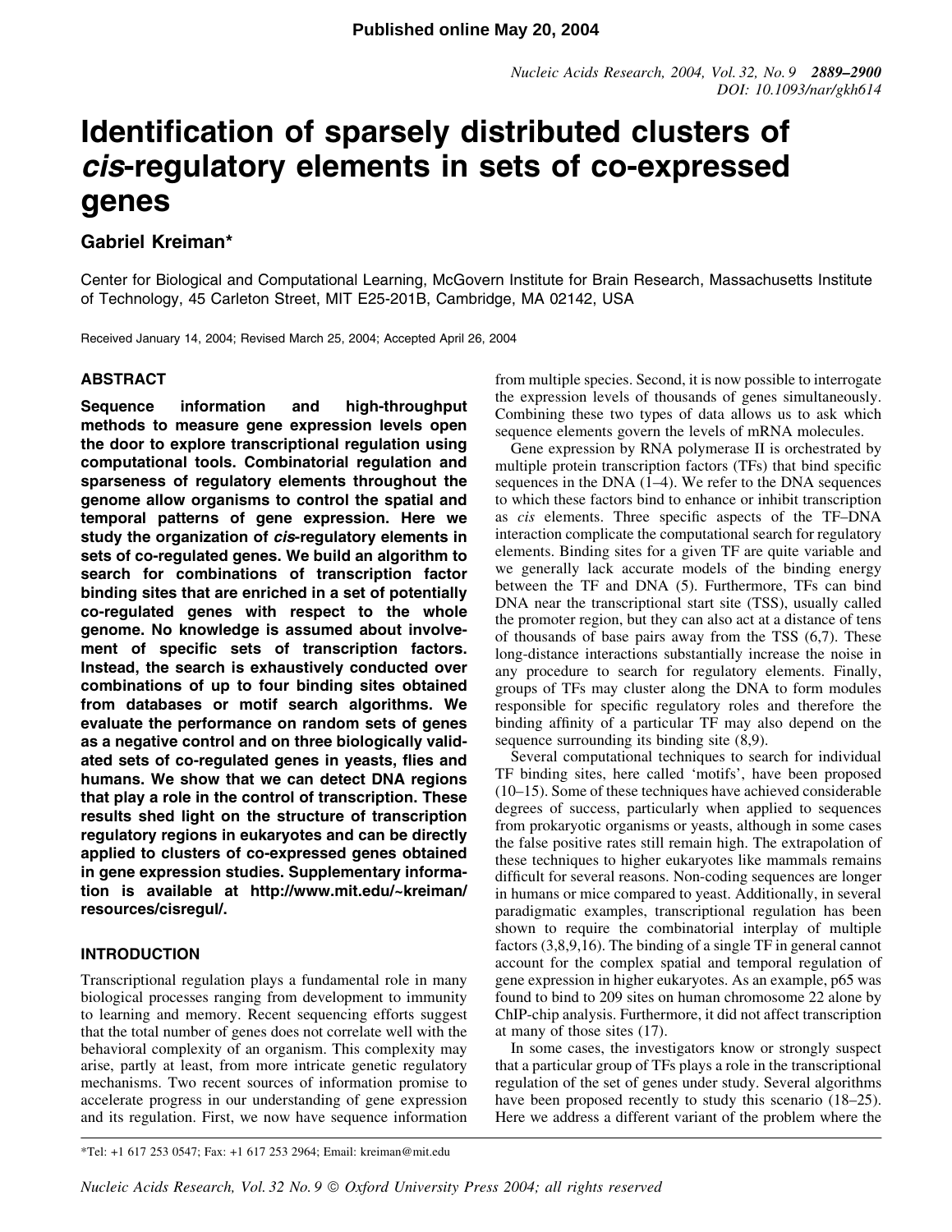

Figure 1. Overall scheme. Schematic description of our approach to find *cis* elements in eukaryotes based on combinatorial usage of transcription factors and sparseness of the regulatory modules. The approach involves searching for co-occurrences of motifs that are highly enriched in the set of potentially co-regulated genes (S) with respect to the set of all genes in the corresponding genome. The upstream region, first exon and first intron are retrieved for each gene in S. Non-conserved sequences can be masked to reduce the level of noise. A list of individual PWMs (L) is created by (i) searching for new motifs (using the motif finding programs alignACE, MEME and MotifSampler) on the upstream, first exon and first intron sequences of the genes in S and independently (ii) from motifs from the TRANSFAC database. Modules are defined by clusters of motifs within small DNA segments. Module enrichment is evaluated by comparing the occurrences of the module in the set S against occurrences in all the genes in the genome. The boxes indicate the output of the previous step and the arrows indicate the processs(es) involved in each step.

biologist is faced with a set of genes without any knowledge about the TFs involved in their regulation. This setting may arise, for example, in a DNA microarray experiment where one of the outputs is a cluster of genes that share a similar expression pattern.

Combinatorial regulation of transcription and sparseness of regulatory modules in the whole genome underlie the organization of cis elements in complex eukaryotic systems. Multiple TF binding sites are clustered together along the DNA forming modules that are required to control the expression of each gene (1,8,9). These modules of regulatory elements should occur infrequently throughout the whole genome. The rationale for this is that specificity requires a sparse code. Here we show that combinatorial regulation and sparseness can guide the search for regulatory elements in higher eukaryotes. The evolutionary conservation of important regulatory elements has been discussed and applied extensively (see for example  $26-29$ ). We therefore do not discuss comparisons across species in detail here but we incorporate conservation between species into our algorithm. We combine these three ideas into an algorithm to search for cis regulatory elements in sets of potentially co-regulated genes (Fig. 1). We illustrate the performance of the algorithm on random sets of genes as a negative control as well as on three separate sets of biologically validated co-regulated genes, ranging from yeast to humans. We show that we can correctly find many of the known regulatory regions in these sets of genes without any *a priori* knowledge about which TFs are involved or where to search.

### MATERIALS AND METHODS

## General overview

Given a set S of  $n<sub>S</sub>$  potentially co-regulated genes, our algorithm searches for common sequence patterns that occur more frequently than expected by chance (see scheme in Fig. 1). The search is based on locating co-occurrences of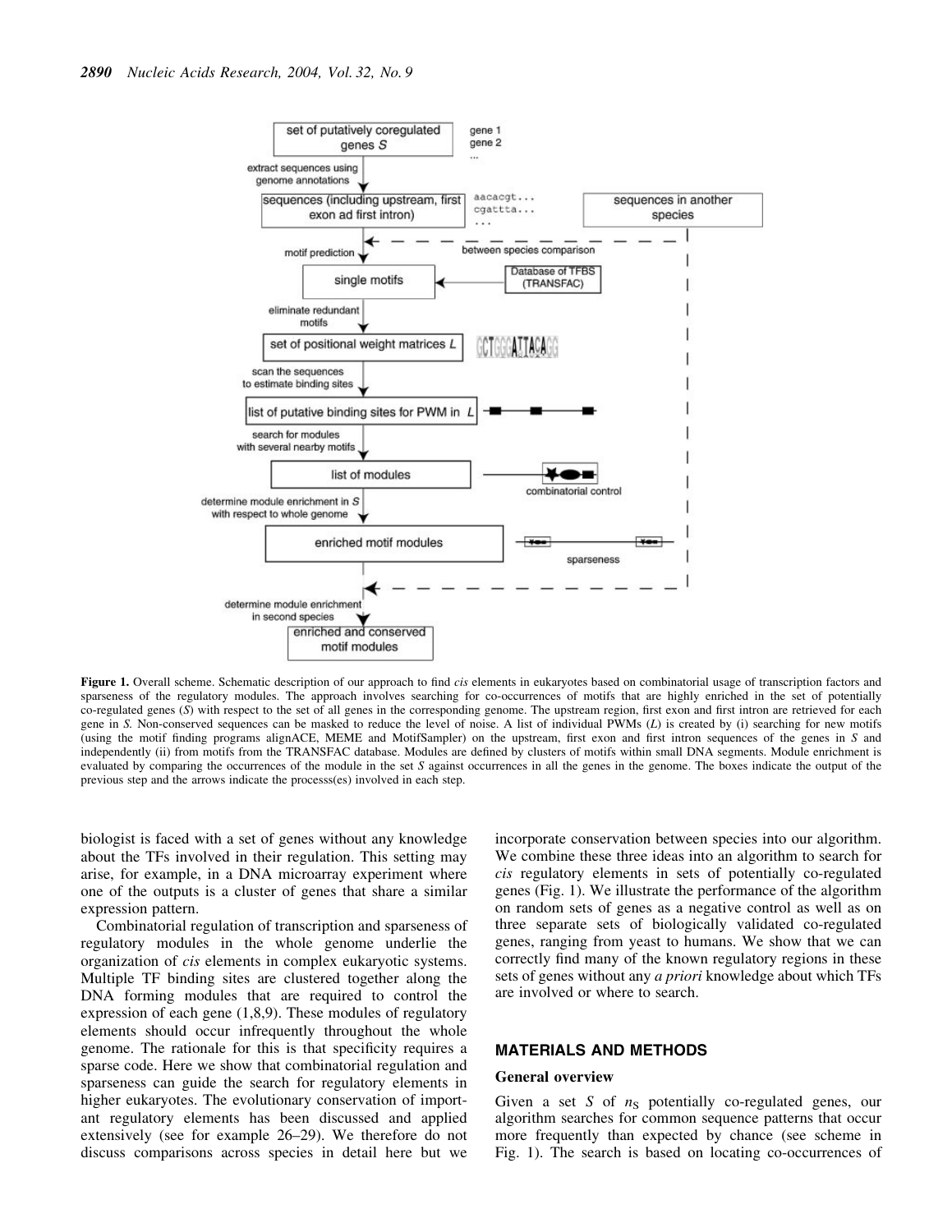putative binding sites for TFs within short segments of DNA and ensuring that the co-occurring motifs are sparsely distributed throughout the genome. We tested the algorithm on different sequence sources including (i) artificial sequences with implanted modules, (ii) random sets of genes (negative control) and (iii) experimentally validated systems encompassing a wide range of sequence characteristics (positive controls): (iiia) the CLB2 cluster in yeasts (30), (iiib) a set of genes involved in pattern formation in flies (24) and (iiic) a set of genes co-expressed in human skeletal muscle (31). The list of genes in each set is shown in Table 2. Further characterization of the algorithm, performance details and a list of results for the different data sets are available as supplementary information at http://www.mit.edu/~kreiman/ resources/cisregul. All the code is available upon request from the authors.

# **Sequences**

Sequences were retrieved from the following sources: http:// www.yeastgenome.org/ for the Saccharomyces cerevisiae sequences (release 01-21-2003); http://www.ncbi.nlm. nih.gov/ for the human and mice RefSeq sequences (release 06-21-2003); http://www.ensembl.org/ for the Drosophila melanogaster sequences (release 01-07-2003). The corresponding annotations were used to retrieve the best current estimation of the TSS for each gene. In cases of multiple alternative start sites, we used the one farthest upstream. We included in our search the upstream sequences, the first exon and the first intron. We restricted the search to the 5000 bp upstream of the TSS (see Discussion). If the first exon or intron was longer than 5000 bp they were trimmed to retain the 5000 bp closest to the TSS. In the CLB2 set in yeast the search was restricted to 1000 bp upstream of the TSS (extensive evidence suggests that this is the most important region for yeasts; 13,26,32,33). For the human and mouse genes, we restricted our analysis to the RefSeq set of genes (34). For the comparison between mouse and human genes, the orthology information was retrieved from the NCBI HomoloGene list (http://www.ncbi.nlm.nih.gov/HomoloGene/).

# Motif models and scanning

We used position weight matrices (PWM) to model the binding specificity of each motif. PWMs take into account the frequency of each nucleotide (A, C, G and T) at each position (5,35). PWMs assume independence between different nucleotide positions and attempt to provide a first level approximation of the interaction energy of a TF with its binding site (5,36). We used two sources of PWMs: (i) from a database of known transcription factor binding sites, TRANSFAC public release 6.0 (37); (ii) putative novel motifs. The novel motifs were obtained by using three motif-finding algorithms: alignACE (13), MEME (12) and MotifSampler  $(11)$ . The input to the motif-finding algorithms was the set of sequences for the genes in S (the boundaries for the sequences were defined in the previous section). For the human muscle set, we ran the motif-finding algorithms on both the raw sequences and the sequences after masking those segments not conserved in the mouse orthologs. Sequence conservation was determined using BLAST. The parameters for alignACE were -numcols 10 and the GC frequency. The parameters for MEME were -minw 6, -maxw 20, -dna, -mod tcm, -nmotifs 100, -evt 1, -minsites 3, -maxsites 500, 6th order background model and -revcomp. The parameters for MotifSampler were 6th order background model and -n 10. The background models and GC frequency were computed from the upstream sequences of all genes in the corresponding genome (5000 bp upstream of the TSS for mouse, human and flies and 1000 bp for yeast). The output of the motif search algorithms depends on the random initial conditions. We therefore ran 10 iterations of each motif search algorithm on the same sequences (the number of novel non-redundant PWMs reported by the motif-finding programs decreases with each successive iteration; see supplementary information.

The PWMs from the motif-finding algorithms and the motifs from TRANSFAC were merged. Redundancies (between PWMs obtained from different iterations of a motif-finding algorithm or different motif-finding algorithms or the motif-finding output and TRANSFAC) were removed by considering the similarity of the weight matrices. Similarity between two PWMs was assessed by the Spearman correlation coefficient between linearized weight matrices (in the best alignment). We used a threshold correlation coefficient of 0.70 to consider two motifs redundant (13). Furthermore, we only considered motifs with an information content (5) larger than 0.2331 bits/nt (this value corresponded to the lowest 5th percentile from the TRANSFAC database), a minimum length of 6 nt and a minimum of five sequences used to define the PWM. The resulting set of T non-redundant motifs,  $L =$  ${m_1,...,m_T}$ , was then used to search for modules (see below).

Given a PWM, we scanned all the sequences and assigned a score to each sequence segment. In the human muscle set, scanning was performed on the masked sequences (similar results but with higher levels of noise were obtained when using the raw sequences; see supplementary information). The score was given by

$$
\theta = \sum_{i=1}^{i=w} \log \left( \frac{f_{\text{ni}}}{b_{\text{n}}} \right)
$$

where  $w$  is the motif length,  $f_{ni}$  indicates the frequency of nucleotide *n* at position  $i$  ( $n \in \{A, C, G, T\}$  and  $i = 1, \ldots, w$ ; a pseudocount of one was added at each position to account for small sample bias; see 5) and  $b_n$  is the overall frequency of nucleotide  $n$  (5). Binding of a TF to DNA is likely to be a continuum whereby the protein spends more time bound to higher affinity sequences. However, for the present implementation we chose a binary threshold that classified each PWM as present or absent at each position. As a threshold, we used the maximum score  $\theta_{th}$  that left out <5% of the sites used to build the PWM (attempting to achieve a low false negative rate). The search was conducted on both strands.

# Preliminary search for modules

For faster performance, we first compared the set of potentially co-regulated genes against a small background set of random genes before comparing against all genes in the genome (this reduces the number of modules to analyze in all genes in the genome by several orders of magnitude). For a set S with  $n<sub>S</sub>$  potentially co-regulated genes, a background set of genes was generated by extracting a random set of  $n<sub>b</sub>$  genes where  $n_b = 20n_s$ . We exhaustively explored all combinations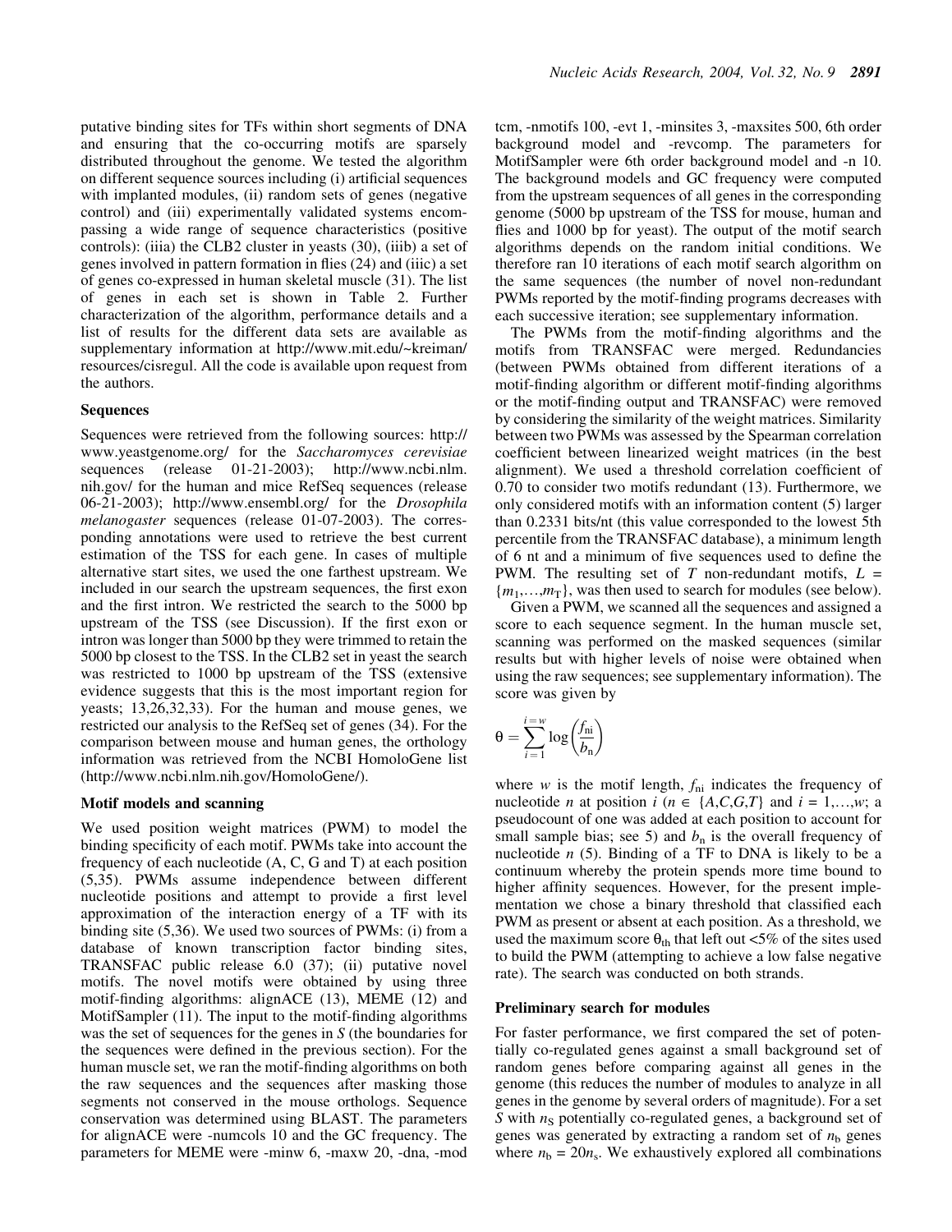of motifs up to  $n_{\text{motifs}}$  (we used  $n_{\text{motifs}} = 2, 3$  or 4) from the set of non-redundant motifs  $L$ . A preliminary module  $M$  was defined as a set of motifs  $\{m_1, ..., m_n\}$ , with  $n < n_{\text{motifs}}, m_i \in L$ , that fulfilled the following requirements. (i) The distance between adjacent motif occurrences was less than  $max<sub>d</sub>$ . We explored  $max<sub>d</sub> = 25, 50, 100$  and 200 bp; these values are within the range of distances between binding sites observed in several experimentally validated studies in multiple species (3,24,31,38). (ii) The maximum overlap between adjacent motifs was half the motif length. (iii) The module had to be present in at least  $n_{tr}$  genes in S ( $n_{tr}$  = 4). (iv) The module had to be enriched in S with respect to the background set at  $p < 0.01$  after Bonferroni correction by the total number of combinations (see definition of enrichment below). The motifs within a module were not required to be different and therefore this allowed the modules to represent homotypic interactions as well.

#### Comparison to all genes

For each preliminary module  $M$ , let  $x$  be the number of genes within S where the module was present ( $n_{\text{tr}} \le x \le n_{\text{s}}$ ). We determined the frequency of occurrence of M in all genes as  $P_g$  $= e_g/n_g$ , where  $e_g$  is the number of genes containing M in the set of  $n_g$  genes analyzed. For the enrichment with respect to 'all genes',  $n_g = 16969$  for mice, 17 689 for humans, 13 639 for flies and  $\overline{6327}$  for yeast (the exact number of genes in each species is still not settled, particularly for humans and mouse, but we refer to this number as `all genes in the genome' throughout the text). We assumed as a null hypothesis that  $M$ was randomly distributed across all genes. We therefore defined the enrichment as the probability that the number of genes in S where  $M$  is present,  $e_s$ , is larger than or equal to the observed value x assuming the frequency  $P_g$  in all genes. This follows a hypergeometric distribution (sampling without replacement from a finite population) which converges to the binomial distribution when  $n_s/n_g$  is small (39). The probability of enrichment can be expressed as:

$$
P(e_{s} \geq x) = \sum_{i=x}^{i=n_{s}} {n_{s} \choose i} P_{g}^{i} (1-P_{g})^{n_{s}-i}
$$

This enrichment probability was computed for all the modules M from the preliminary module search step. We report all modules with enrichment probability <0.01. Given that multiple hypotheses are tested, we applied the Bonferroni correction using the total number of hypotheses (40). For the comparison to all genes, the total number of hypotheses was given by the number of preliminary modules. For the definition of the preliminary modules, the total number of hypotheses corresponded to the total number of motif combinations.

#### Performance evaluation

We examined two main values to evaluate the performance of our algorithm. First we considered whether we could detect the known regulatory regions. We defined  $p_{known}$  as the proportion of known regions that were detected. Secondly, we examined the rate of false positives. It is not easy to accurately determine the false positive rate without making strong assumptions about the biology of the system under study. Here we assume that none of the hitherto uncharacterized regions play a biological role. The assumption that we know all the regulatory regions leads to an upper bound on the false positive rate. We define  $p_{FA}$ , the probability of false alarm, as the proportion of module predictions where the location of M overlaps with known regulatory regions in <50% of the genes. In other words, if an investigator were to conduct a follow-up experiment to study the putative regulatory regions predicted by each of the modules, then the probability of false alarms indicates the proportion of modules where more than half of the genes would not show any biological regulatory function. The 50% cut-off is arbitrary and Figure 4 and the supplementary information show the probability of false alarm for different values of this threshold. We separately report the false positive rate and  $p_{known}$  for all the predictions as well as for the top 10 predictions. We do not discuss here the computational performance of the algorithm; all the code was run on a Pentium IV, 2.8 GHz computer running Linux.

# RESULTS

We incorporated the principles of combinatorial regulation and sparseness into an algorithm to search for cis-regulatory elements in a set of potentially co-regulated genes. We also added the power of evolutionary conservation to detect noncoding sequences from multiple species that show little variation through time. A schematic layout of the algorithm is shown in Figure 1. We tested the algorithm to search for putative regulatory sequences in both positive and negative control sets. The first positive control consisted of random sequences where clusters of motifs were artificially implanted. This served the purpose of calibrating the parameters of the algorithm and studying its performance for different degrees of degeneracy of the motifs, noise levels and distance constraints (data not shown). As a negative control, we selected random sets of genes and carried out the same analysis as with the other sets. This showed that the number of predictions expected by chance was small. We then studied the CLB2 gene set in yeast. This is a well-known case where the transcription of several genes in the set is regulated by the TFs SFF and MCM (30,41,42). Many characteristics of the yeast genome make searching for transcriptional regulatory signals easier than in higher eukaryotic organisms. Therefore, we next tested the algorithm in a set of genes involved in pattern formation in flies  $(24)$ , as well as in a set of genes co-expressed in skeletal muscle in humans (31).

# Random sets of genes

Given the large number of combinations of motifs that had to be tested, it was important to put a bound on the probability of chance occurrence of putative modules. Therefore, we sought to determine whether it is possible to obtain putative modules that appear to be statistically significant in negative controls consisting of a random set of genes. The underlying assumption is that a random set of genes is unlikely to share a specific set of common regulatory elements. We randomly selected groups of N genes ( $N = 20$ , 30 or 40) from the mouse RefSeq collection and analyzed those genes as if they constituted a real set of potentially co-regulated genes by applying our algorithm and searching for regulatory modules. For each value of  $N$ , the procedure was repeated five times. The average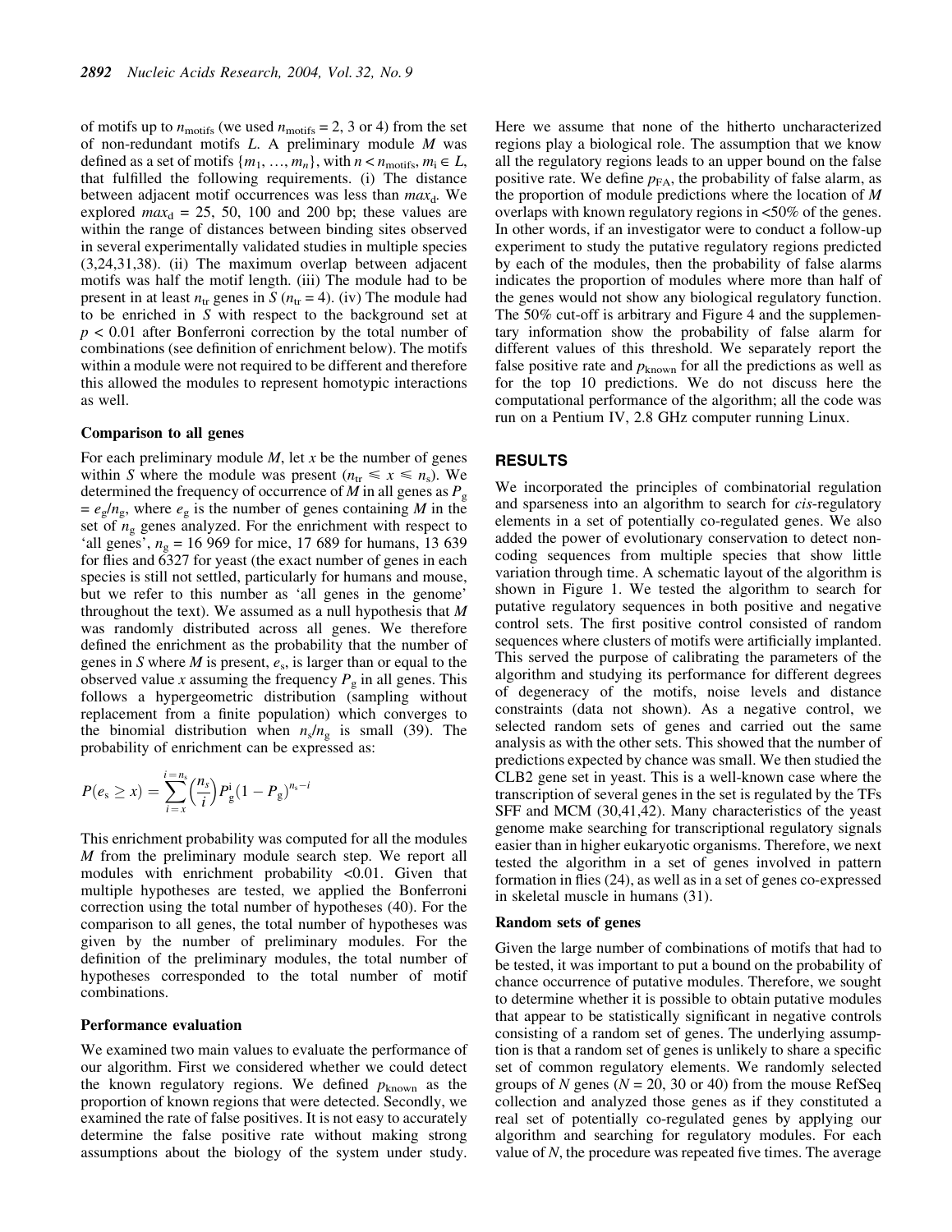| $n_{\text{motifs}}$ | Modules      | 30 Random mouse genes<br>$p_{\rm mm}$ | $p_{\rm hs}$ | Modules       | Skeletal muscle<br>$p_{\rm mm}$ | $p_{\rm hs}$               |
|---------------------|--------------|---------------------------------------|--------------|---------------|---------------------------------|----------------------------|
|                     | 0.00<br>0.00 |                                       |              | 98.3<br>291.3 | $3.7E - 04$<br>$2.3E - 04$      | $5.4E - 04$<br>$3.4E - 04$ |
|                     | 0.35         | $3.6E - 03$                           | 0.37         | 561.5         | $1.7E - 04$                     | $2.5E - 04$                |

Table 1. Summary of performance for random gene sets and skeletal muscle set

The number of modules and module enrichment for the negative controls consisting of 30 random genes from the mouse RefSeq collection (average of five iterations) and for the skeletal muscle gene set.  $n_{\text{motifs}}$  indicates the maximum number of motifs per module. The number of modules indicates the average over all iterations and the four values of  $max_1$  explored (25, 50, 100 and 200 bp). The p value shows the enrichment probability with respect to the whole mouse (mm) or human genome (hs) (median across different values of  $max_d$  and different iterations, see Materials and Methods). The results presented in this table were computed using a maximum upstream sequence length of 5000 bp and including the first exon and first intron (total sequence length: random genes, 7961  $\pm$  419 bp; skeletal muscle, 6823  $\pm$  1700 bp). The results for each iteration and each value of max<sub>d</sub> as well as a description of the dependence on the sequence length and the number of genes are available at http://www.mit.edu/~kreiman/resources/cisregul/.

number of PWMs was  $372 \pm 29$  (including 144 TRANSFAC mouse and human motifs plus the output of the motif finding programs; see Materials and Methods). The average sequence length was 7961  $\pm$  419 bp. Table 1 summarizes the results of this analysis for the set of parameters that most closely matches the study of the human skeletal muscle set (results for other parameters are shown in supplementary information). Random sets of genes yield only a small number of module predictions compared to the positive controls. For a maximum of 4 motifs per module, the average number of modules from the random sets of genes was  $0.4 \pm 0.5$  whereas the number of modules for the human skeletal muscle set was 561. This suggests that only a small fraction of the modules found in a set of genes can be explained by random co-occurrences of PWM hits. In addition to the low number, the quality of the modules obtained from random sets of genes, as assessed by the enrichment criterion, was poorer than the quality of those modules obtained from real sets of co-regulated genes (median p values: random sets of genes =  $0.004 \pm 0.005$ ; skeletal muscle set =  $7 \times 10^{-4} \pm 1.6 \times 10^{-4}$ ). Furthermore, the putative modules showed no enrichment in the human genome and therefore no evidence of evolutionary conservation of the  $cis$  elements. The median  $p$  value in the human genome for enrichment of the modules found in the random sets of mouse genes was  $0.4 \pm 0.3$ , whereas the median p value for enrichment in the mouse genome of the modules found in the human skeletal muscle set was  $2.5 \times 10^{-4} \pm 9.5 \times 10^{-3}$ . These observations show that, in spite of the large number of combinations, our analysis could still reveal interesting regulatory elements beyond chance expectations. The number of modules found for each iteration as well as results for other parameters are shown in supplementary information.

# Initial exploration: a set of genes co-expressed in the yeast cell cycle

We studied a set of 32 genes (Table 2) comprising the CLB2 cluster in yeast. These genes show a pattern of expression that peaks in the M phase of the cell cycle (30). The transcription of several of these genes is known to be controlled by two TFs, SFF and MCM (38,41,42). We searched for combinations of two motifs from a list of 147 motifs that included those weight matrices in TRANSFAC (37) as well as the output from the alignACE motif search program (13) (the full list of motifs is available at http://www.mit.edu/~kreiman/resources/ cisregul).

The top scoring module corresponded to the interaction between two motifs resembling the SFF and MCM binding sites. The SFF-like and the MCM-like motifs were found by running alignACE on the 1000 bp promoter region of the 32 genes (the output of 10 runs of alignACE was a total of 286 motifs; 116 motifs remained after removing redundant motifs). The correlation coefficient between the linearized PWM of our MCM-like motif and the MCM motif reported in the literature  $(30,43)$  was 0.54 and the correlation coefficient for the SFF-like motif was 0.94. These two motifs co-occurred 12 times in 12 genes from the CLB2 cluster (see supplementary information). Among these genes were CLB1, BUD4, SWI5, Swi5p and Ace2p, which are known to be transcriptionally controlled by MCM and SFF (30). This pair of motifs was also computationally identified by Pilpel and colleagues by considering the change in expression coherence during the M phase of the cell cycle for genes containing binding sites for both factors compared to either factor alone (43). The first motif alone occurred 57 times in 25 genes while the second motif appeared 39 times in 23 genes from the CLB2 cluster set. This emphasizes the power of combinatorial regulation by searching for co-occurrences of the two motifs. When scanning through all genes in the *S.cerevisiae* genome, the two motifs co-occurred 62 times (<1% of the total of 6327 genes searched) while either motif alone was present in >1000 genes. This illustrates the power of the sparseness principle, i.e. the enrichment in the set of co-regulated genes with respect to all genes in the genome. This almost 40-fold occurrence ratio in the CLB2 cluster compared to all genes corresponds to an enrichment p value  $\langle 10^{-17}$  (see Materials and Methods). This two-motif module was the top scoring module regardless of the value used for the maximum distance parameter (25, 50, 100 or 200 bp). Furthermore, this was also the top scoring module when allowing combinations of up to three motifs, indicating that another motif did not add to the specificity of this regulatory module.

We analyzed the gene expression levels along the cell cycle of all the genes containing co-occurrences of these two motifs within 25 bp using the microarray cell cycle data of Spellman and colleagues (30). Of the 50 genes where the module was present (beyond the 12 genes already present in the CLB2 set), cell cycle expression data were unavailable for 4 genes, 29 genes had no apparent modulation of gene expression, 3 had strong cyclic modulation with a peak in  $G_1$  or S phase (YFL037W, YLR194C and YNR009W), 5 genes showed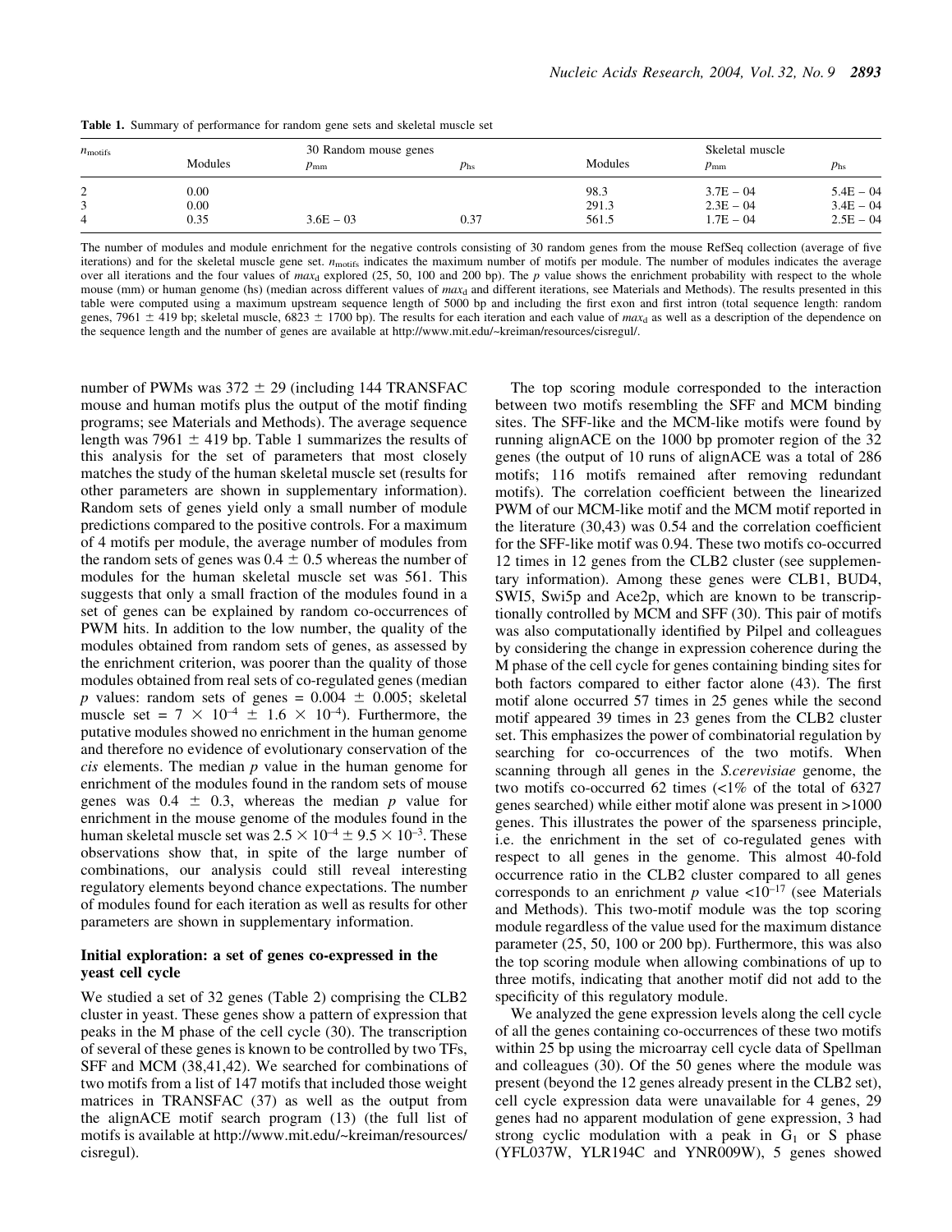Table 2. List of genes in each set

| Gene identifier                          | Symbol                                        | Elements in<br>searched region |
|------------------------------------------|-----------------------------------------------|--------------------------------|
| Saccharomyces cerevisiae CLB2 set        |                                               |                                |
| YLR131C                                  | ACE2                                          | Yes                            |
| YGL021W                                  | ALK1<br>APC1                                  | Yes<br>Yes                     |
| YNL172W<br>YCL014W                       | BUD3                                          | Yes                            |
| YJR092W                                  | BUD4                                          | Yes                            |
| YLR353W                                  | BUD <sub>8</sub>                              | Yes                            |
| YGL116W                                  | CDC <sub>20</sub>                             | Yes                            |
| YMR001C                                  | CDC5                                          | Yes                            |
| YBR038W                                  | CHS <sub>2</sub>                              | Yes                            |
| YGR108W                                  | CLB <sub>1</sub>                              | Yes                            |
| YPR119W                                  | CLB <sub>2</sub>                              | Yes                            |
| YOR025W                                  | HST3                                          | Yes                            |
| YPL242C                                  | IQG1                                          | Yes                            |
| YPL155C                                  | KIP2                                          | Yes                            |
| YIL106W                                  | MOB1<br>MYO1                                  | Yes<br>Yes                     |
| YHR023W<br>YDR150W                       | NUM1                                          | Yes                            |
| YDR146C                                  | SWI5                                          | Yes                            |
| YML064C                                  | TEM1                                          | Yes                            |
| YCL063W                                  | VAC17                                         | Yes                            |
| YIL158W                                  | YIL158W                                       | Yes                            |
| YJL051W                                  | YJL051W                                       | Yes                            |
| YKL130C                                  | SHE2                                          | Yes                            |
| YLR057W                                  | YLR057W                                       | Yes                            |
| YLR084C                                  | RAX2                                          | Yes                            |
| YLR190W                                  | MMR1                                          | Yes                            |
| YML034W                                  | SRC1                                          | Yes                            |
| YML119W                                  | YML119W                                       | Yes                            |
| YMR032W                                  | HOF1                                          | Yes                            |
| YNL058C<br>YPL141C                       | YNL058C<br>YPL141C                            | Yes<br>Yes                     |
| <b>YPR156C</b>                           | TPO3                                          | Yes                            |
|                                          | Drosophila melanogaster pattern formation set |                                |
| CG9786                                   | hb                                            | Yes                            |
| CG4717                                   | kni                                           | Yes                            |
| CG3340                                   | kr                                            | Yes                            |
| CG2328<br>CG6494                         | eve<br>h                                      | Yes<br>Yes                     |
| CG1849                                   | run                                           | Yes                            |
| CG10325                                  | abd-A                                         | No                             |
| CG6464                                   | salm                                          | No                             |
| CG10388                                  | ubx                                           | No                             |
| CG7952                                   | gt                                            | Yes                            |
| CG3851                                   | odd                                           | Yes                            |
| CG6246                                   | nub                                           | Yes                            |
| CG12287                                  | pdm2                                          | Yes                            |
| Homo sapiens skeletal muscle set<br>1140 | CHRNB1 <sup>a</sup>                           | Yes                            |
| 1146                                     | <b>CHRNG</b> <sup>a</sup>                     | Yes                            |
| 1144                                     | <b>CHRND</b> <sup>a</sup>                     | Yes                            |
| 1145                                     | CHRNE <sup>a</sup>                            | Yes                            |
| 70                                       | ACTC <sup>a</sup>                             | Yes                            |
| 1158                                     | CKM <sup>a</sup>                              | Yes                            |
| 1674                                     | DES <sup>a</sup>                              | Yes                            |
| 6517                                     | SLC2A4 <sup>a</sup>                           | Yes                            |
| 4656                                     | $\mathbf{MYOG}^a$                             | Yes                            |
| 4632                                     | MYL1ª                                         | Yes                            |
| 4635                                     | MYL4ª                                         | Yes                            |
| 7134                                     | TNNC1 <sup>a</sup>                            | Yes                            |
| 7135                                     | TNNI1ª                                        | Yes                            |
| 7139                                     | TNNT2 <sup>a</sup>                            | No                             |
| 4625                                     | MYH7ª                                         | Yes<br>Yes                     |
| 4624<br>58                               | MYH6ª<br>ACTA1ª                               | Yes                            |
| 1410                                     | CRYAB <sup>a</sup>                            | Yes                            |
| 1339                                     | COX6A2 <sup>a</sup>                           | Yes                            |
| 4634                                     | MYL3ª                                         | Yes                            |
|                                          |                                               |                                |

Table 2. Continued

| Gene identifier | Symbol                 | Elements in<br>searched region |  |
|-----------------|------------------------|--------------------------------|--|
| 4633            | MYL2 <sup>a</sup>      | Yes                            |  |
| 4151            | <b>MB</b> <sup>a</sup> | Yes                            |  |
| 5224            | $P$ GAM2 <sup>a</sup>  | Yes                            |  |
| 5925            | RB1 <sup>a</sup>       | N <sub>0</sub>                 |  |
| 6876            | <b>TAGLNa</b>          | Yes                            |  |
| 226             | ALDOA <sup>a</sup>     | No                             |  |
| 4878            | NPPA <sup>a</sup>      | Yes                            |  |
| 1756            | DMD <sup>a</sup>       | N <sub>0</sub>                 |  |
| 2027            | EN3 <sup>a</sup>       | Yes                            |  |

For each of the three sets of biologically validated co-regulated genes that we analyzed, this list indicates the gene identifiers and symbols and whether the regulatory elements reported in the literature fall within the search areas that we included in the analysis. aLocuslink.

weak modulation with a peak in M phase (YHL024W, YHL042W, YNL042W, YDR121W and YDR208W) and 9 genes showed expression modulation with a peak in M phase that resembled the expression patterns of other CLB2 genes (YAR018C, YGL008C, YHL028W, YJL157C, YKL043W, YML052W, YMR031C, YNL056W and YOR023C). The list of all genes where the module was found is available at http:// www.mit.edu/~kreiman/resources/cisregul. These observations suggest that scanning for occurrences of regulatory modules may reveal genes that share similar expression patterns but were not detected in the gene expression analysis.

# A more complex scenario: Drosophila pattern development

Searching for *cis*-regulatory elements in higher eukaryotes poses additional difficulties: intergenic regions are longer, gene structure includes longer introns and gene regulation seems to be more complex, requiring the interplay of more factors. Therefore, we next tested our algorithm in the search for cis-regulatory elements in 13 genes involved in development of the anterior-posterior axis in the D.melanogaster embryo (Table 2). These genes were taken from a previous study that combined computational and experimental work to study clustering of five known TFs, namely Bicoid, Caudal, Hunchback, Krüppel and Knirps (24). Here, we have assumed no knowledge about the involvement of these specific TFs. We ran our algorithm to study the potential regulatory mechanisms of these 13 genes by studying combinations from a list of 271 motifs (including 30 Drosophila PWMs from TRANSFAC and 241 PWMs obtained from the motif-finding algorithms after removing redundancies from an initial list of 1336 motifs; the full list of motifs is available at http:// www.mit.edu/~kreiman/resources/cisregul).

Figure 2 shows an example where one of the top modules found by our algorithm located the known regulatory regions from six genes in the pattern formation set. This module constituted the best prediction for some but not all parameter combinations. For most of the parameters we explored (83%), this module occurred within the top 10 predictions. It was the top prediction, with an enrichment probability of  $1.4 \times 10^{-12}$ , for a maximum motif distance of 200 bp using a maximum of either three or four motifs. For this parameter combination, the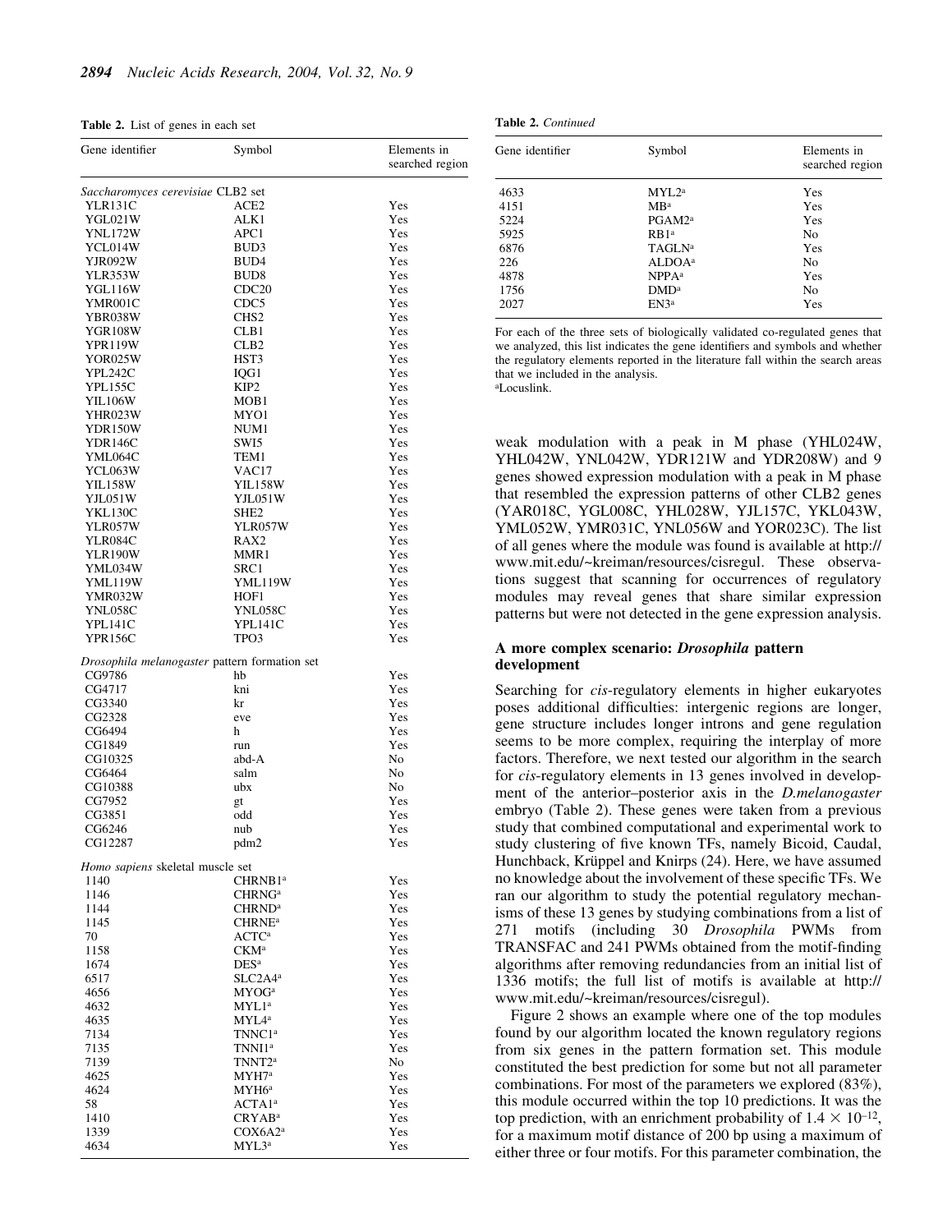

Figure 2. One of the top modules in the fly pattern formation set. Location of the three motifs from one of the top scoring modules found in six genes from the fly pattern formation set (Table 2) within the 5 kb region upstream of the TSS plus first exon and first intron. Shaded boxes correspond to the known regulatory regions as reported by Berman et al. (24). The number of total motif occurrences  $(n)$  is indicated next to each gene. Whenever  $n > 3$ , there were multiple occurrences of at least one of the motifs. To the right of each gene, we zoom in  $(8\times)$  on the region including the module. The algorithm was run with the following parameters: maximum distance between motifs = 200 bp, maximum number of motifs = 3, no order constraint, minimum number of genes with module = 4. The enrichment p value (see Materials and Methods) was  $10^{-12}$ .

top 10 predictions yielded a false positive rate of 60% (see Materials and Methods for definition of false positive rate) and 69% of the known regulatory modules were detected (out of a maximum of 77% given that the regulatory regions of three genes fell outside our search area; see Table 2). Using all module predictions instead of the top 10 predictions, the false positive rate increased to 80%, but we could detect all the known regulatory regions within the sequence search boundaries (see supplementary information available at http:// www.mit.edu/~kreiman/resources/cisregul for other parameter combinations). Furthermore, considering the top 10 predictions for each parameter set, we detected at least one of the known regulatory regions in 92% of the cases. In many cases, there were multiple occurrences of some of the motifs within the modules (for example, the total number of motif occurrences was seven in the knirps gene for the module illustrated in Fig. 2). This is typical of many DNA signals and may improve the probability of DNA-binding proteins detecting their target sites and exerting their functions (2,24).

The three individual motifs in the module illustrated in Figure 2 occurred 30 times in 12 genes, 50 times in 13 genes and 97 times in 13 genes, respectively. This was reduced to the 26 occurrences in 6 genes illustrated in Figure 2 upon applying the constraint that the motifs had to cluster along the DNA. Examination of all 13 639 genes in the fly genome led to >2000 occurrences for each of the individual motifs. However, this module was present in only 48 genes  $\langle 0.5\% \rangle$  of the total number of genes; see supplementary information available at http://www.mit.edu/~kreiman/resources/cisregul for the list of these 48 genes).

#### Human muscle regulatory regions

We further tested the algorithm to search for *cis* elements in complex regulatory systems by studying a set of genes expressed in skeletal muscle in humans (31). Several TFs have been shown to play a role in the regulation of gene expression in skeletal muscle, including Myf, Mef-2, SRF, Tef and Sp-1 (31). We applied our algorithm to a set of 29 genes with skeletal muscle expression (Table 2) without assuming any knowledge of the specific factors that regulate these genes. We performed our *de novo* search for *cis* elements by considering combinations from a list of 406 motifs (including 144 Mus musculus and Homo sapiens PWMs from TRANSFAC and 262 PWMs obtained from the motif-finding programs after removing redundancies from an initial set of 4578 motifs; the full list of all motifs is available at http://www.mit.edu/ ~kreiman/resources/cisregul).

An example of the results obtained is shown in Figure 3. This module, formed by SP1, SRF, TEF and another putative motif, locates the known regulatory regions in four muscle genes and showed an enrichment probability of  $2 \times 10^{-9}$  (max<sub>d</sub> = 100 bp,  $n<sub>motifs</sub> = 4$ ). We searched for the occurrences of this module in the mouse genome (using exactly the same PWMs). We observed that it was also enriched within the upstream regions of the mouse orthologs of the human skeletal muscle genes of Table 2. The enrichment  $p$  value in mouse with respect to the whole mouse Refseq collection was  $8 \times 10^{-6}$ . For this combination of  $max_d$  and  $n_{motifs}$  parameters, 72% of the known signals were detected (four genes in the set did not have any annotated regulatory elements; see Table 2) and the false alarm rate was 80% (Fig. 4; see supplementary information).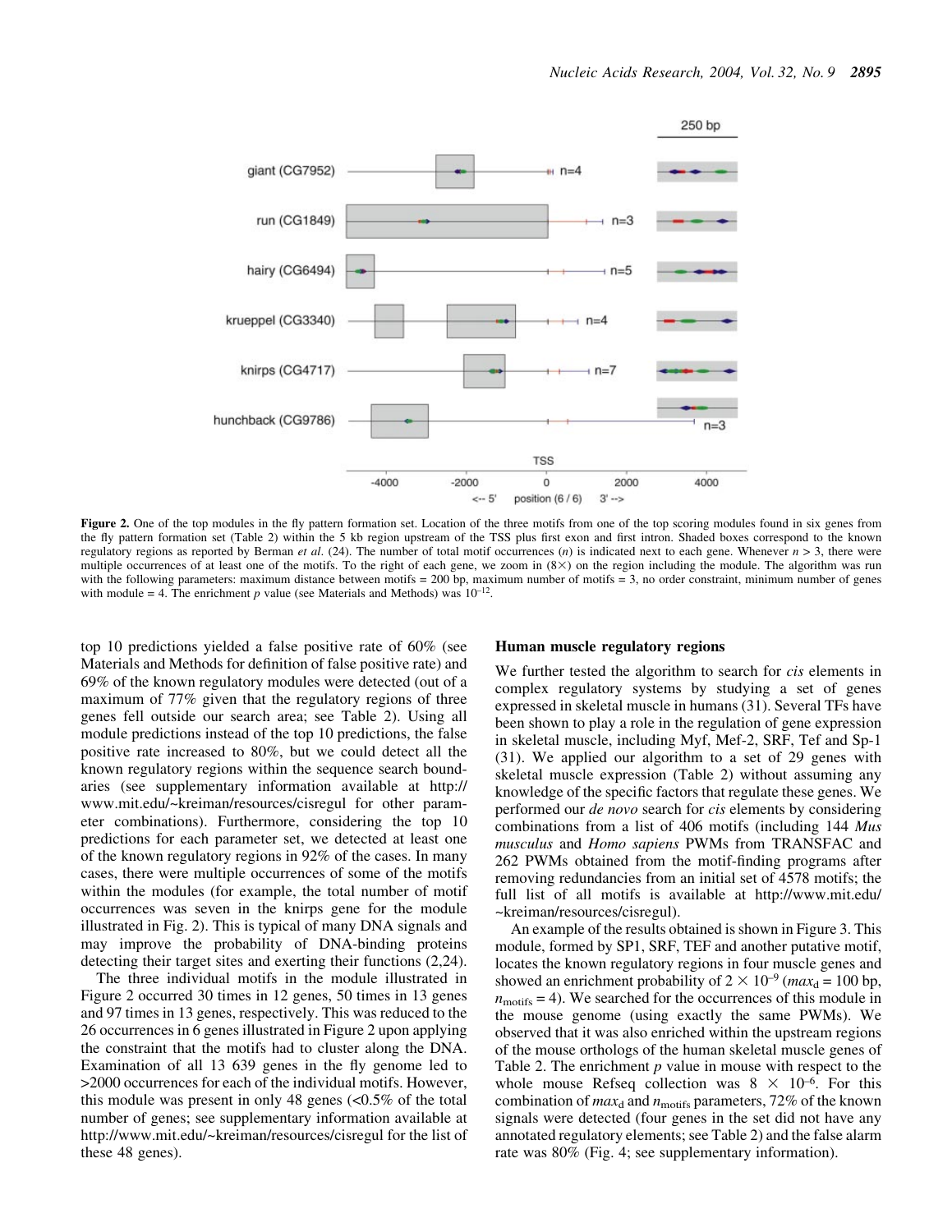

Figure 3. One of the top results in the human skeletal muscle set. Location of four motifs (red rectangle, SP1-like; blue diamond, SRF-like; green oval, TEF-like; black triangle, putative motif) from one of the top scoring modules found in five genes from the human muscle set. Shaded boxes correspond to the known regulatory regions as reported by Wasserman and Fickett (31). The format follows that in the previous figure. The algorithm was run with the following parameters:  $max<sub>d</sub> = 100$  bp, maximum number of motifs = 4, no order constraint, minimum number of genes with module = 4. The enrichment p value was  $2 \times 10^{-9}$ .

We detected this module in 175 genes  $\langle$ <1% of the total of 17 689 genes in the human RefSeq collection). Whether this module can control the expression of any of these other genes or not requires further experimentation. As a coarse preliminary exploration, we analyzed the expression patterns of these genes in two independent DNA microarray studies of gene expression across tissues (44–46). The list of tissues included the human and mice skeletal muscle. Expression values for some of the genes were not available (19 and 38%, respectively). Also, DNA microarray data can yield false negatives; for example, the CHRND gene, which was present in the skeletal muscle set, did not show enrichment in either microarray study. This emphasizes the importance of other complementary experimental techniques such as in situ hybridization to study gene expression (47). However, on average, the expression level in skeletal muscle of the genes with this module was larger than that of all genes. The ratio of the Affymetrix mean expression levels of genes containing this module to that of all genes was 4.0 for humans and 4.6 for mice ( $p < 10^{-3}$  for humans and  $p < 10^{-5}$  for mice, t-test). Furthermore, several genes that were not included in the human muscle skeletal set showed higher expression levels in muscle compared to other tissues in both humans and mice (see supplementary information).

#### Parameter landscape

Throughout the algorithm, there are several parameters requiring choices by the user. We discuss those parameters here and we show that the search results were robust to most (but not all) of these arbitrary choices.

One of the most sensitive decisions concerns where to search for regulatory elements. Shorter sequences reduce the amount of noise but the chances of missing true sites are significantly increased. In the CLB2 gene set in yeast, we always used a fixed window of 1000 bp. In the fly, mouse and human studies, we chose a compromise of using 5000 bp upstream of the TSS. Shorter regions (of 1000 or 2000 bp) missed many important regulatory elements in the fly gene set. In the analysis in flies, known regulatory regions were present between 5 and 10 kb upstream of the TSS in two genes and beyond 10 kb upstream in four genes (24). Furthermore, two genes had regulatory modules downstream of the first intron. Therefore, our search area encompassed 52% of the regulatory modules and 77% of the genes in this set. Restricting the search to only the first 2 kb upstream region would miss 74% of the known regulatory modules in the fly gene set. Our algorithm was also able to detect the known regulatory regions upon extending the upstream segment to 10 kb, albeit with a considerable increase in computation time (the number of putative motif binding sites is proportional to the total sequence length and the computation time is polynomial on the number of binding sites). The performance of the algorithm was quite poor with upstream regions of 50 kb (not shown). However, once a particular module (or a small number of modules) is found and accurately defined, it is possible to search for occurrences of the module throughout the whole genome (20,24,48). Restricting the search to the upstream sequences (i.e. ignoring the first intron and first exon) would not have missed any other regulatory elements in the example in flies. However, in the human muscle set, three genes  $(10\%)$  had regulatory regions in the first exon or intron.

Only a small fraction of the putative binding sites found by the motif-finding algorithms (alignACE, MEME and MotifSampler) were incorporated into modules that occurred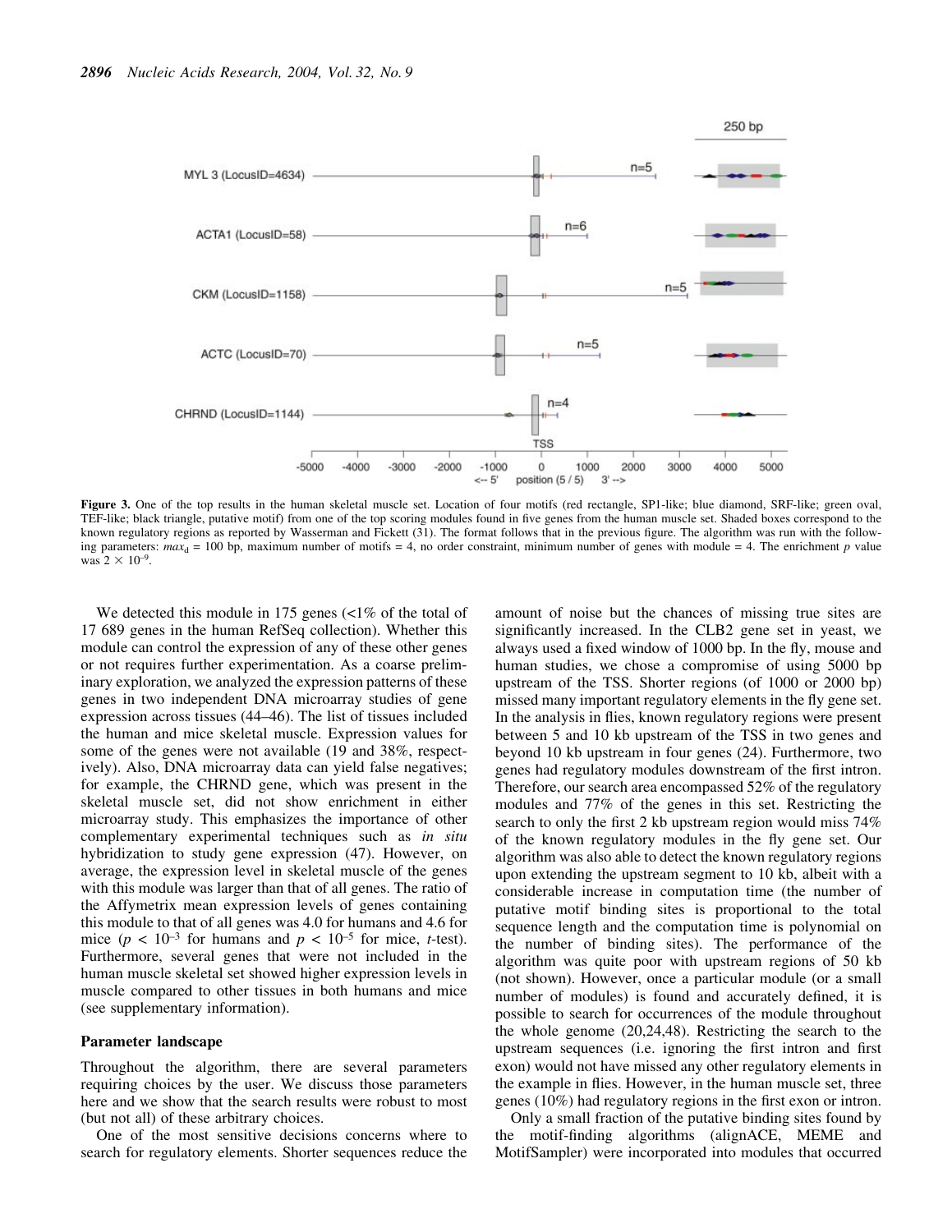

Figure 4. Average false positive probabilities. False positive probability,  $p_{FA}$ , as a function of the threshold for the proportion of genes where the module correctly predicts the known regulatory regions (see Materials and Methods for definitions). (A) Drosophila pattern formation set, all predictions. (B) Drosophila pattern formation set, top 10 predictions. (C) Human skeletal muscle set, all predictions. (D) Human skeletal muscle set, top 10 predictions. Error bars correspond to standard deviations. The values here were averaged over all combinations of  $max<sub>d</sub>$  and  $n<sub>motis</sub>$  (the individual values for each parameter combination are available at http://www.mit.edu/~kreiman/resources/cisregul/).

within the known regulatory regions (2.5% for the human skeletal muscle gene set,  $4\%$  for the fly pattern formation set and 8% for the yeast CLB2 cluster). It is unclear whether any of the remaining motifs play any biological role or not. This small fraction suggests that further research is necessary to improve the detection of novel putative individual binding sites in complex regulatory systems with long sequences. The threshold for the comparison of motifs to eliminate redundancies (see Materials and Methods) and the parameters used to filter out some of the poorly defined PWMs did not affect the results of the analysis.

Detecting the binding sites of a motif given its PWM requires a threshold parameter. The trade-off between sensitivity and specificity for the detection of binding sites has been discussed previously (see for example 49). We observed that we could use a low threshold in the motif scanning step (increasing the false positive rate but reducing the number of missed binding sites) because of the subsequent filtering steps imposed by motif clustering to form modules. We used the maximum score value that left out <5% of the sequences used to define the PWM.

The definition of the modules also required several parameters. These included the maximum number of interacting motifs, the maximum and minimum distance between motifs and the statistical threshold. Increasing the number of interacting motifs beyond two did not improve the results for the yeast case. In contrast, for the human and fly gene sets, there was a significant increase in the proportion of known regions detected with three or four motifs. In the yeast case, the maximum distance parameter did not influence the results (from  $25$  to  $200$  bp). For the fly and human cases, better performances were obtained for  $max<sub>d</sub> = 100$  or 200 bp. The constraint that the binding sites cluster in a short region of the DNA is very important (9,20,24). Requiring only that the motif combination is present in the set of genes, regardless of the distances between motifs, led to poor results. For example, running the algorithm on the human skeletal muscle set without imposing any distance constraint between motifs, for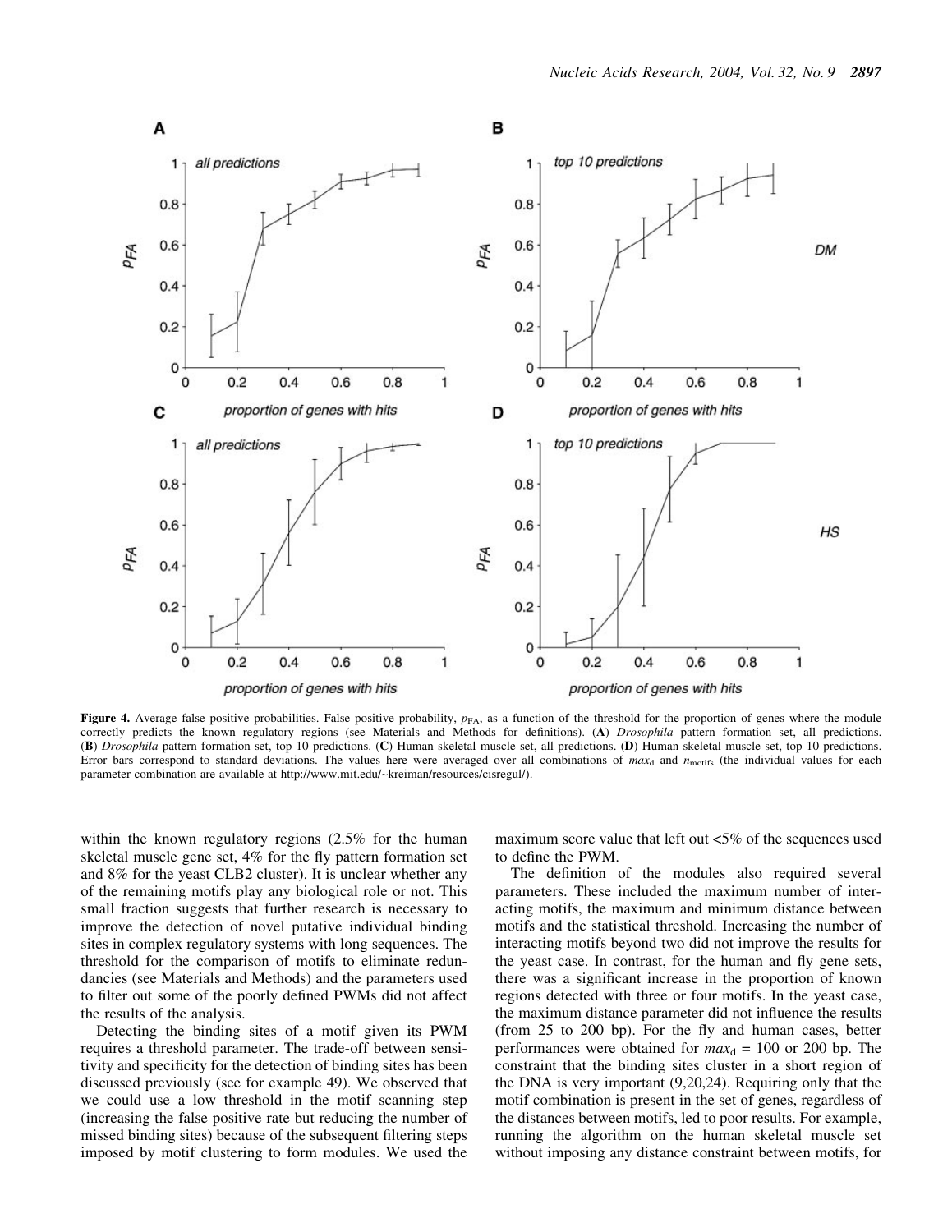the case  $n_{\text{motifs}} = 2$ , yielded 9 putative modules (versus 49 with  $max<sub>d</sub> = 100$ , the top scoring module had an enrichment p value of  $4 \times 10^{-5}$  (versus  $6 \times 10^{-8}$  with  $max<sub>d</sub> = 100$ ) and showed no conservation between humans and mouse (enrichment  $p$  value in mouse = 0.1366 in contrast to the  $max<sub>d</sub> = 100$  case where the top module had a p value in mouse =  $6 \times 10^{-4}$ ).

# **DISCUSSION**

Transcriptional control constitutes one of the most ubiquitous regulatory mechanisms; it is present in every species examined so far and is part of many important biological processes. Here we have shown that two simple principles about the organization of regulatory regions in the DNA could lead to the identification of *cis* elements in a group of coregulated genes. These principles are: (i) the combinatorial nature of transcriptional regulation; (ii) the sparseness of the regulatory modules. The combinatorial arrangement of multiple TFs allows cells to finely control gene transcription and integrate multiple signal transduction pathways (1,3,8,16,50). Thus, a small number of TFs can control a large array of biological processes. Sparseness permits the cell to manipulate the expression of different genes in a distinct way.

The exploration of the parameter landscape suggests that the algorithm's performance is robust to many of the parameters and thresholds. Performance is very sensitive to the choice of the search space. Without additional knowledge about the location of the regulatory modules, short sequence segments (e.g. <2 kb for higher eukaryotes) are likely to miss many of the important regulatory elements. However, very long sequences (e.g.  $>10$  kb) significantly increase the levels of noise. Our compromise was to use 5000 bp upstream of the TSS and to include the first exon and first intron. Once a module is found in this sequence segment, the algorithm searches for occurrences of the module in all genes in the genome. The enrichment criterion assumes as a null hypothesis that the scanned sequences of genes in the set under study are not distinct from those in all genes. Differences that may or may not play a direct role in specific regulation of transcription, such as different content of CpG islands in tissue-specific genes (51), would also be detected by our algorithm.

In addition to improving our understanding of transcriptional regulation, an accurate model of the cis-regulatory elements in a set of genes can lead to the identification of other genes that share the same regulatory mechanisms. A typical case involves DNA microarray studies where some genes may be missed due to thresholds in the analysis or to low expression values that are below the detection limits. For example, the module shown in Figure 2 was also present in several TFs in the fly genome, including tll, can and fkh (see supplementary information for the whole list). The tll TF is known to play a role in controlling the expression of several of the genes in the fly pattern formation gene set  $(24)$ . In the human skeletal muscle gene set, the module shown in Figure 3 was present in MAPK12 (mitogen-activated protein kinase 12), which is enriched in human skeletal muscle compared to the median expression across all tissues in two independent microarray data sets (44,45). Furthermore, MAPK12 is also enriched in mouse skeletal muscle (44). This module was also present in other genes highly expressed in skeletal muscle, including MAPKAPK2, MAPKAPK3, CA3, PTGDS, CSDA, SMG1 MRPL28 DMPK, TUBA8 and LARGE. However, it is hard to assess without further biological experiments whether expression of the other genes that contained the module and were not in the original set is actually regulated by these putative cis elements.

Other investigators have included requirements for clustering of motifs within their algorithms to search for cis elements (20,24,43,52,53). Several of these algorithms consider a combination of motifs to be significant when its presence cannot be accounted for by a simple model (like a Poisson model) assuming independence for occurrences of separate motifs. Important evolutionary forces such as duplication and transposition are not well accounted for by independence assumptions made by many parametric models of motif clustering (as a trivial example, the sequence clustering (as a trivial example, the sequence AAAAAAAAAAAA occurs much more frequently than would be predicted by independent occurrences of AAAAAA in the yeast 1 kb sequences before the TSS). Our implementation of the sparseness principle requires fewer assumptions and may be more relevant to the situation in the cell. In particular, it does not require determining a specific distribution for the motif binding sites.

Gene expression also depends on chromatin structure (2,4,54), on other regulatory mechanisms that are not seen at the DNA sequence level (e.g. the phosphorylation of a TF) and on elements far from the TSS (7). At the moment, our algorithm does not account for any of these. The high false positive rates observed with this as well as other algorithms stresses the fundamental role of biological experimentation. However, the use of computational algorithms to search for  $cis$ -regulatory elements significantly reduces the search space to one that is manageable with current laboratory techniques.

Understanding transcriptional regulatory networks in higher eukaryotes is a complex problem. As in other difficult problems in other research areas, it is important to identify some of the basic organizational structure that can account for the majority of the examples (albeit not necessarily all of them). Combinatorial regulation, sparseness and evolutionary conservation can guide the search for cis elements, which constitutes one of the first key steps towards a more detailed model of regulatory networks.

# ACKNOWLEDGEMENTS

We would like to thank John Hogenesch, Sayan Mukherjee, Uwe Ohler, Tommy Poggio and Mariela Zirlinger for discussions and comments on the manuscript. G.K. is supported by a Whiteman Fellowship at MIT.

# **REFERENCES**

- 1. Johnson,P. and McKnight,S. (1989) Eukaryotic transcriptional regulatory proteins. Annu. Rev. Biochem., 58, 799-839.
- 2. Alberts,B., Bray,D., Lewis,J., Raff,M., Roberts,K. and Watson,J.D. (1994) Molecular Biology of The Cell, 3rd Edn. Garland Publishing, New York, NY.
- 3. Davidson,E., Rast,J., Oliveri,P., Ransick,A., Calestani,C., Hood,L. and Bolouri,H. (2002) A genomic regulatory network for development. Science, 295, 1669-1678.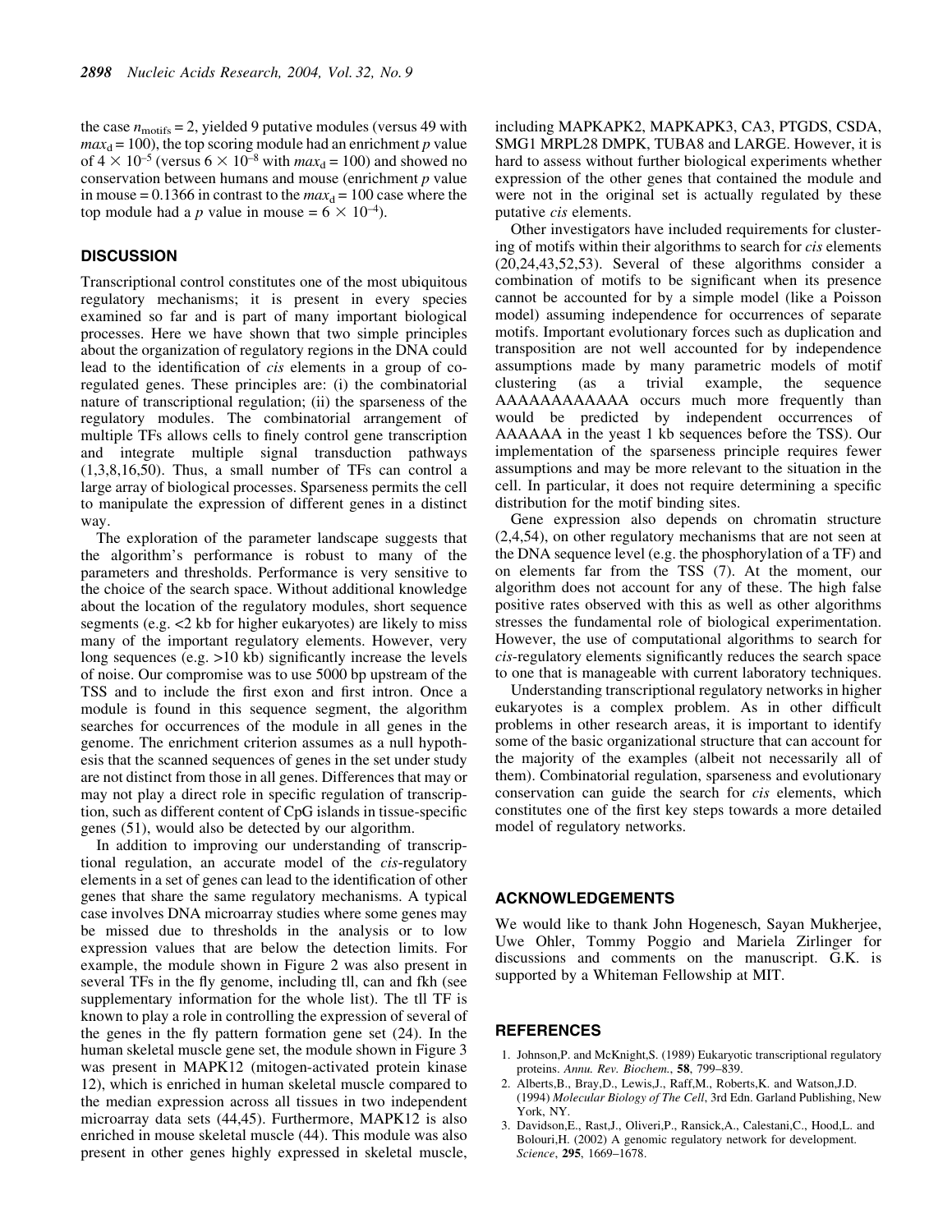- 4. Lee,T.I. and Young,R.A. (2000) Transcription of eukaryotic proteincoding genes. Annu. Rev. Genet., 34, 77-137.
- 5. Stormo, G.D. and Fields, D.S. (1998) Specificity, free energy and information content in protein-DNA interactions. Trends Biochem. Sci., 23, 109±113.
- 6. Schleif,R. (1992) DNA looping. Annu. Rev. Biochem., 61, 199-223.
- 7. Blackwood,E.M. and Kadonaga,J.T. (1998) Going the distance: a current view of enhancer action. Science, 281, 60-63.
- 8. Adhya,S. (1989) Multipartite genetic control elements: communication by DNA loop. Annu. Rev. Genet., 23, 227-250.
- 9. Arnone,M. and Davidson,E. (1997) The hardwiring of development: organization and function of genomic regulatory systems. Development, 124, 1851±1864.
- 10. Brazma,A., Jonassen,I., Vilo,J. and Ukkonen,E. (1998) Predicting gene regulatory elements in silico on a genomic scale. Genome Res., 8, 1202±1215.
- 11. Thijs,G., Marchal,K., Lescot,M., Rombauts,S., De Moor,B., Rouze,P. and Moreau,Y. (2002) A Gibbs sampling method to detect overrepresented motifs in the upstream regions of coexpressed genes. J. Comput. Biol., 9, 447-464.
- 12. Bailey,T. and Elkan,C. (1995) Unsupervised learning of multiple motifs in biopolymers using expectation maximization. Machine Learn., 21,  $51 - 80.$
- 13. Hughes,J.D., Estep,P.W., Tavazoie,S. and Church,G.M. (2000) Computational identification of cis-regulatory elements associated with groups of functionally related genes in Saccharomyces cerevisiae. J. Mol. Biol., 296, 1205-1214.
- 14. Bussemaker,H., Li,H. and Siggia,E. (2001) Regulatory element detection using correlation with expression. Nature Genet., 27, 167-171.
- 15. van Helden,J., Andre,B. and Collado-Vides,J. (1998) Extracting regulatory sites from the upstream region of yeast genes by computational analysis of oligonucleotide frequencies. J. Mol. Biol., 281, 827±842.
- 16. Kel-Margoulis,O., Romaschenko,A., Kolchanov,N., Wingender,E. and Kel,A. (2000) COMPEL: a database on composite regulatory elements providing combinatorial transcriptional regulation. Nucleic Acids Res., 28, 311±315.
- 17. Martone,R., Euskirchen,G., Bertone,P., Hartman,S., Royce,T.E., Luscombe,N.M., Rinn,J.L., Nelson,F.K., Miller,P., Gerstein,M., Weissman,S. and Snyder,M. (2003) Distribution of NF-kappa B-binding sites across human chromosome 22. Proc. Natl Acad. Sci. USA, 100, 12247±12252.
- 18. Sinha,S., van Nimwegen,E. and Siggia,E.D. (2003) A probabilistic method to detect regulatory modules. Bioinformatics, 19, i292-i301.
- 19. Bailey, T. and Noble, W. (2003) Searching for statistically significant regulatory modules. Bioinformatics, 19, ii16-ii25.
- 20. Frith,M.C., Spouge,J.L., Hansen,U. and Weng,Z.P. (2002) Statistical significance of clusters of motifs represented by position specific scoring matrices in nucleotide sequences. Nucleic Acids Res., 30, 3214±3224.
- 21. Johansson,O., Alkema,W., Wasserman,W. and Lagergren,J. (2003) Identification of functional clusters of transcription factor binding motifs in genome sequences: the MSCAN algorithm. Bioinformatics, 19, i169±i176.
- 22. Aerts,S., Van Loo,P., Thijs,G., Moreau,Y. and De Moor,B. (2003) Computational detection of cis-regulatory modules. Bioinformatics, 19 (Suppl. 2), ii5±ii14.
- 23. Halfon,M.S., Grad,Y., Church,G.M. and Michelson,A.M. (2002) Computation-based discovery of related transcriptional regulatory modules and motifs using an experimentally validated combinatorial model. Genome Res., 12, 1019-1028.
- 24. Berman,B.P., Nibu,Y., Pfeiffer,B.D., Tomancak,P., Celniker,S.E., Levine,M., Rubin,G.M. and Eisen,M.B. (2002) Exploiting transcription factor binding site clustering to identify cis-regulatory modules involved in pattern formation in the Drosophila genome. Proc. Natl Acad. Sci. USA, 99, 757-762.
- 25. Markstein,M., Markstein,P., Markstein,V. and Levine,M.S. (2002) Genome-wide analysis of clustered Dorsal binding sites identifies putative target genes in the Drosophila embryo. Proc. Natl Acad. Sci. USA, 99, 763-768.
- 26. Kellis,M., Patterson,N., Endrizzi,M., Birren,B. and Lander,E.S. (2003) Sequencing and comparison of yeast species to identify genes and regulatory elements. Nature, 423, 241-254.
- 27. Wasserman,W.W., Palumbo,M., Thompson,W., Fickett,J.W. and Lawrence, C.E. (2000) Human-mouse genome comparisons to locate regulatory sites. Nature Genet., 26, 225-228.
- 28. Boffelli,D., McAuliffe,J., Ovcharenko,D., Lewis,K.D., Ovcharenko,I., Pachter,L. and Rubin,E.M. (2003) Phylogenetic shadowing of primate sequences to find functional regions of the human genome. Science, 299, 1391±1394.
- 29. Loots,G.G., Ovcharenko,I., Pachter,L., Dubchak,I. and Rubin,E.M. (2002) rVista for comparative sequence-based discovery of functional transcription factor binding sites. Genome Res., 12, 832-839.
- 30. Spellman,P., Sherlock,G., Zhang,M., Iyer,V., Anders,K., Eisen,M., Brown,P., Botstein,D. and Futcher,B. (1998) Comprehensive identification of cell cycle-regulated genes of the yeast Saccharomyces cerevisiae by microarray hybridization. Mol. Biol. Cell, 9, 3273-3297.
- 31. Wasserman, W.W. and Fickett, J.W. (1998) Identification of regulatory regions which confer muscle-specific gene expression. J. Mol. Biol., 278, 167±181.
- 32. Lee,T.I., Rinaldi,N.J., Robert,F., Odom,D.T., Bar-Joseph,Z., Gerber,G.K., Hannett,N.M., Harbison,C.T., Thompson,C.M., Simon,I., Zeitlinger,J., Jennings,E.G., Murray,H.L., Gordon,D.B., Ren,B., Wyrick,J.J., Tagne,J.B., Volkert,T.L., Fraenkel,E., Gifford,D.K. and Young,R.A. (2002) Transcriptional regulatory networks in Saccharomyces cerevisiae. Science, 298, 799-804.
- 33. Chu,S., DeRisi,J., Eisen,M., Mulholland,J., Botstein,D., Brown,P.O. and Herskowitz,I. (1998) The transcriptional program of sporulation in budding yeast. Science, 282, 699-705.
- 34. Pruitt,K. and Maglott,D. (2001) RefSeq and LocusLink: NCBI genecentered resources. Nucleic Acids Res., 29, 137-140.
- 35. Bucher,P. (1990) Weight matrix descriptions of 4 eukaryotic RNA polymerase-II promoter elements derived from 502 unrelated promoter sequences. J. Mol. Biol., 212, 563-578.
- 36. Berg,O. and von Hippel,P. (1987) Selection of DNA binding sites by regulatory proteins: statistical-mechanical theory and application to operators and promoters. J. Mol. Biol., 193, 723-750.
- 37. Wingender,E., Kel,A., Kel,O., Karas,H., Heinemeyer,T., Dietze,P., Knuppel,R., Romaschenko,A. and Kolchanov,N. (1997) TRANSFAC, TRRD and COMPEL: towards a federated database system on transcriptional regulation. Nucleic Acids Res.,  $25$ ,  $265-268$ .
- 38. Koranda,M., Schleiffer,A., Endler,L. and Ammerer,G. (2000) Forkheadlike transcription factors recruit Ndd1 to the chromatin of  $G2/M$ -specific promoters. Nature, 406, 94-98.
- 39. Keeping,E.S. (1995) Introduction to Statistical Inference. Dover, New York, NY.
- 40. Shaffer, J. (1995) Multiple hypothesis testing. Annu. Rev. Psychol., 46, 561±584.
- 41. Zhu,G.F., Spellman,P.T., Volpe,T., Brown,P.O., Botstein,D., Davis,T.N. and Futcher,B. (2000) Two yeast forkhead genes regulate the cell cycle and pseudohyphal growth. Nature, 406, 90-94.
- 42. Pic,A., Lim,F., Ross,S., Veal,E., Johnson,A., Sultan,M., West,A., Johnston,L., Sharrocks,A. and Morgen,B.A. (2000) The forkhead protein Fkh2 is a component of the yeast cell cycle transcription factor SFF. EMBO J., 19, 3750-3761.
- 43. Pilpel,Y., Sudarsanam,P. and Church,G.M. (2001) Identifying regulatory networks by combinatorial analysis of promoter elements. Nature Genet., 29, 153±159.
- 44. Su,A.I., Cooke,M.P., Ching,K.A., Hakak,Y., Walker,J.R., Wiltshire,T., Orth,A.P., Vega,R.G., Sapinoso,L.M., Moqrich,A., Patapoutian,A., Hampton,G.M., Schultz,P.G. and Hogenesch,J.B. (2002) Large-scale analysis of the human and mouse transcriptomes. Proc. Natl Acad. Sci. USA, 99, 4465-4470.
- 45. Shmueli,O., Horn-Saban,S., Chalifa-Caspi,V., Shmoish,M., Ophir,R., Benjamin-Rodrig,H., Safran,M., Domany,E. and Lancet,D. (2003) Genenote: whole genome expression profiles in normal human tissues. C. R. Biol., 326, 1067-1072.
- 46. Su,A., Wiltshire,T., Batalov,S., Lapp,H., Ching,K., Block,D., Zhang,J., Soden,R., Hayakawa,M., Kreiman,G., Cooke,M., Walker,J. and Hogenesch,J. (2004) A gene atlas of the mouse and human proteinencoding transcriptomes. Proc. Natl Acad. Sci. USA, 101, 6062-6067.
- 47. Zirlinger,M., Kreiman,G. and Anderson,D. (2001) Amygdala-enriched genes identified by microarray technology are restricted to specific amygdaloid sub-nuclei. Proc. Natl Acad. Sci. USA, 98, 5270-5275.
- 48. Markstein,M. and Levine,M. (2002) Decoding cis-regulatory DNAs in the Drosophila genome. Curr. Opin. Genet. Dev.,  $12$ , 601-606.